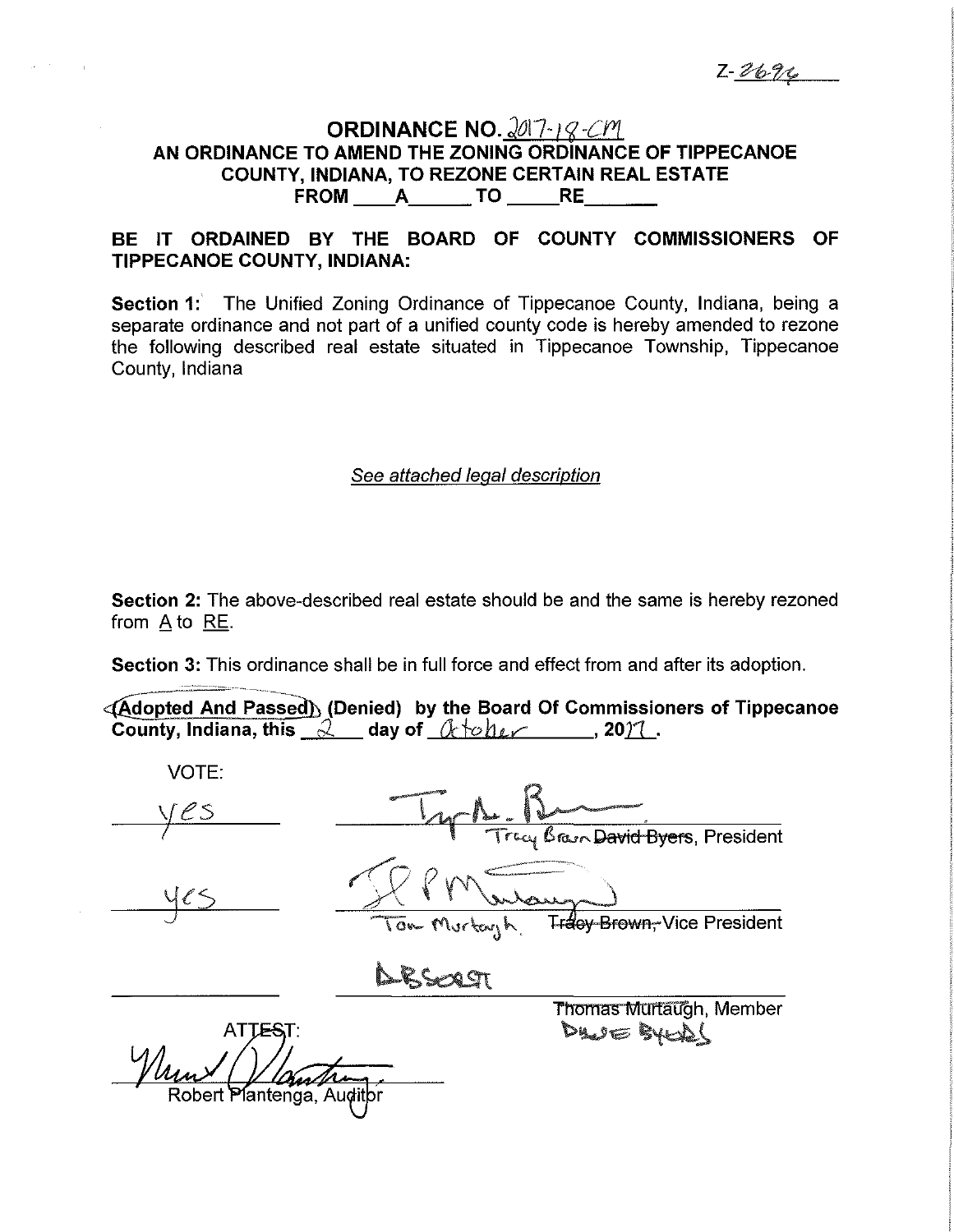#### **LEGAL DESCRIPTION**

Part of the southwest quarter of Section Sixteen (16), Township Twenty Four (24) North, Range Four (4) West in Tippecanoe Township, Tippecanoe County, Indiana being more completely described as follows, to wit:

Commencing at the northwest comer of the southwest quarter of Section 16-24-4, said corner being marked by a stone; thence North  $89^{\circ}$ -54'-31" East along the north line of said quarter section a distance of 1302.70 feet to the northwest corner of the northeast quarter of said quarter section, said corner being marked by a rebar; thence North 89°-54'-31" East along said north line a distance of 99.53 feet; thence South  $0^\circ$ -34'-14" West a distance of 342.53 feet; thence southwesterly along a tangent curve to the right (said curve having a radius of 182.99 feet, a chord length of 69.76 feet and a chord bearing of South 11°-33'-3 l" West) an arc distance of 70.19 feet to the point of beginning of the herein described tract; thence South 89°-29'-43" East a distance of 231.01 feet to a capped rebar; thence South  $0^{\circ}$ -05'-01" East a distance of 899.95 feet to a railroad spike on the south line of the northeast quarter of said quarter section; thence South 89°-57'-38" West along said south line and along the approximate center line of County Road 725 North a distance of 327.53 feet to the southeast corner of the northwest quarter of said quarter section, thence South  $89^{\circ}$ -57'-38" West along the south line of the northwest quarter of said quarter section and along said approximate center line a distance of 411.31 feet to a railroad spike; thence North  $3^{\circ}$ -58'-56" East a distance of 323.18 feet; thence northeasterly along a tangent curve to the right (said curve having a radius of  $151.65$  feet, a chord length of  $74.60$  feet and a chord bearing of North  $18^{\circ}$ -13'-54" East) an arc distance of 75.37 feet; thence North 32°-28'-52" East a distance of 105.79 feet; thence northeasterly along a tangent curve to the right (said curve having a radius of 371.25 feet, a chord length of 90.79 feet and a chord bearing of North 39°-30'-17" East) an arc distance of 91.02 feet; thence North  $46^{\circ}$ -31'-43" East a distance of 417.61 feet; thence northeasterly along a tangent curve to the left (said curve having a radius of 182.99 feet, a chord length of 76.03 feet and a chord bearing of North 34°-32'-18" East an arc distance of 76.59 feet to the point of beginning, containing 12.032 acres.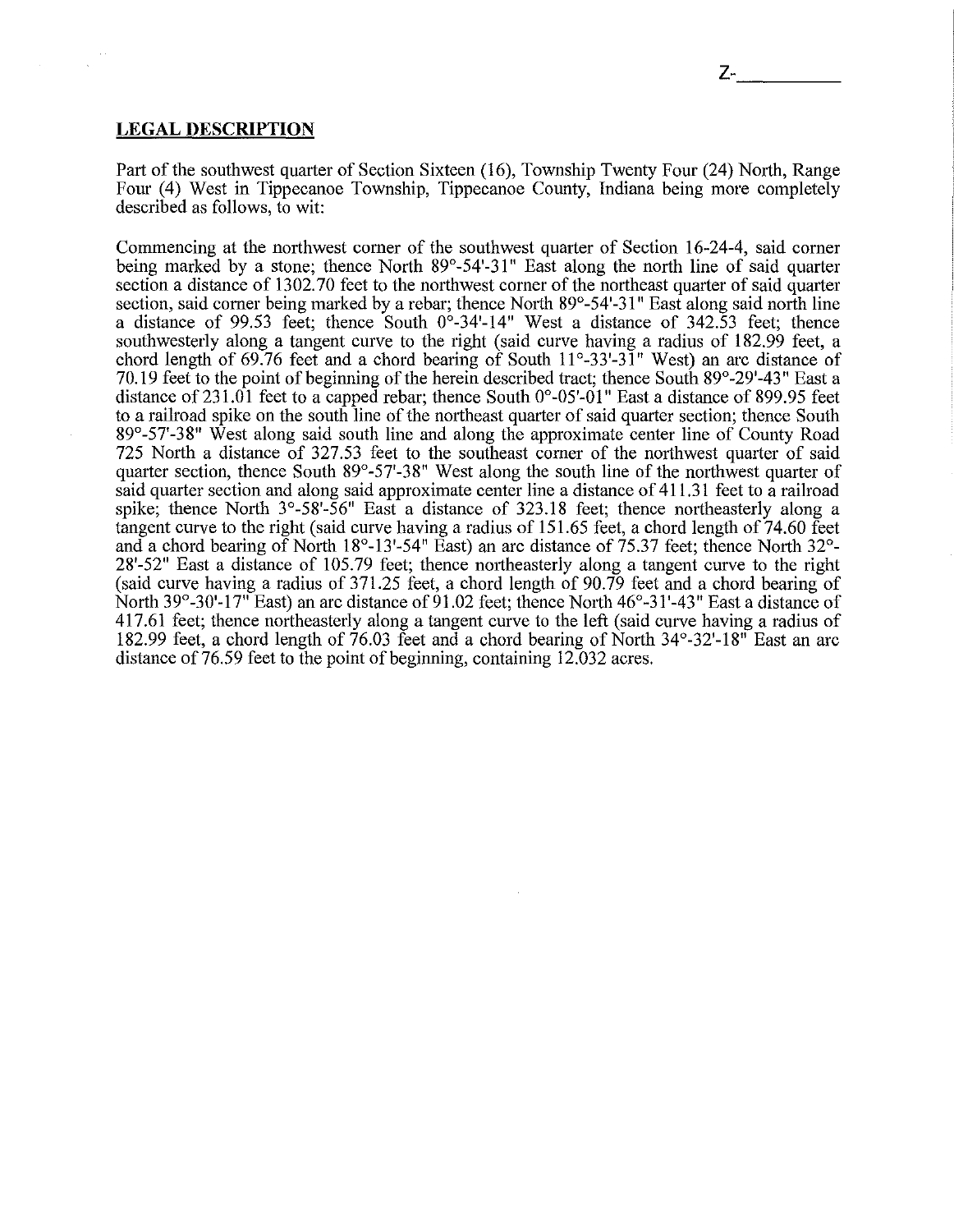THE

I

20 NORTH 3RD STREET · . LAFAYETTE, INDIANA 47901-1209 ·

> September 21, 2017 Ref. No.: 17-312

Tippecanoe County Commissioners 20 North 3<sup>rd</sup> Street Lafayette, IN 47901

#### **CERTIFICATION**

' .(765) 423-9242 (765) 423-9154 [FAX] www.tippecanoe.in.gov/apc

*Corn m l6 6* **i** *o n* 

#### RE: . **Z-2696--R. GREGG SUTTER (A to RE):**

Petitioner is requesting rezoning of a 12.032 acre tract located in the "Abby Marie" parcelization/development in order to divide it into three lots in the proposed Abby Marie Rural Estate Subdivision (RE-0068). The site in question is located at the northeast corner of CR 725 N and Abby Marle E, more specifically, 7301 Abby Marle E, Tippecanoe 16 (SW) 24-4. CONTINUED FROM THE AUGUST APC MEETING AT PETITIONER'S REQUEST

#### Dear Commissioners:

As Secretary to the Area Plan Commission of Tippecanoe County, I do hereby certify that at a public hearing held on September 21, 2017 the Area Plan Commission. of Tippecanoe County voted 9 yes - 2 no on the motion to rezone the subject real estate from A to RE. Therefore, the Area Plan Commission of Tippecanoe County recommends to the Tippecanoe County Commissioners that the proposed rezoning ordinance be APPROVED for the property described in the attachment.

Public Notice has been given that this petition will be heard before the Tippecanoe County Commissioners at their October 2, 2017 regular meeting. Petitioners or their representatives must appear to present their case.

Sincerely,

*µe;\_\_;<Odt\_* jj.·~· ie Dell Fahey · U · . ecutive Director ·

SDF/lmu

Enclosures: Staff Report & Ordinances

cc: R. Gregg Sutter Vester<sup>'</sup>& Associates Mike Wolf, Tippecanoe County Building Commissioner

SALLIE DELL FAHEY EXECUTIVE DIRECTOR.

of TIPPECANOE COUNTY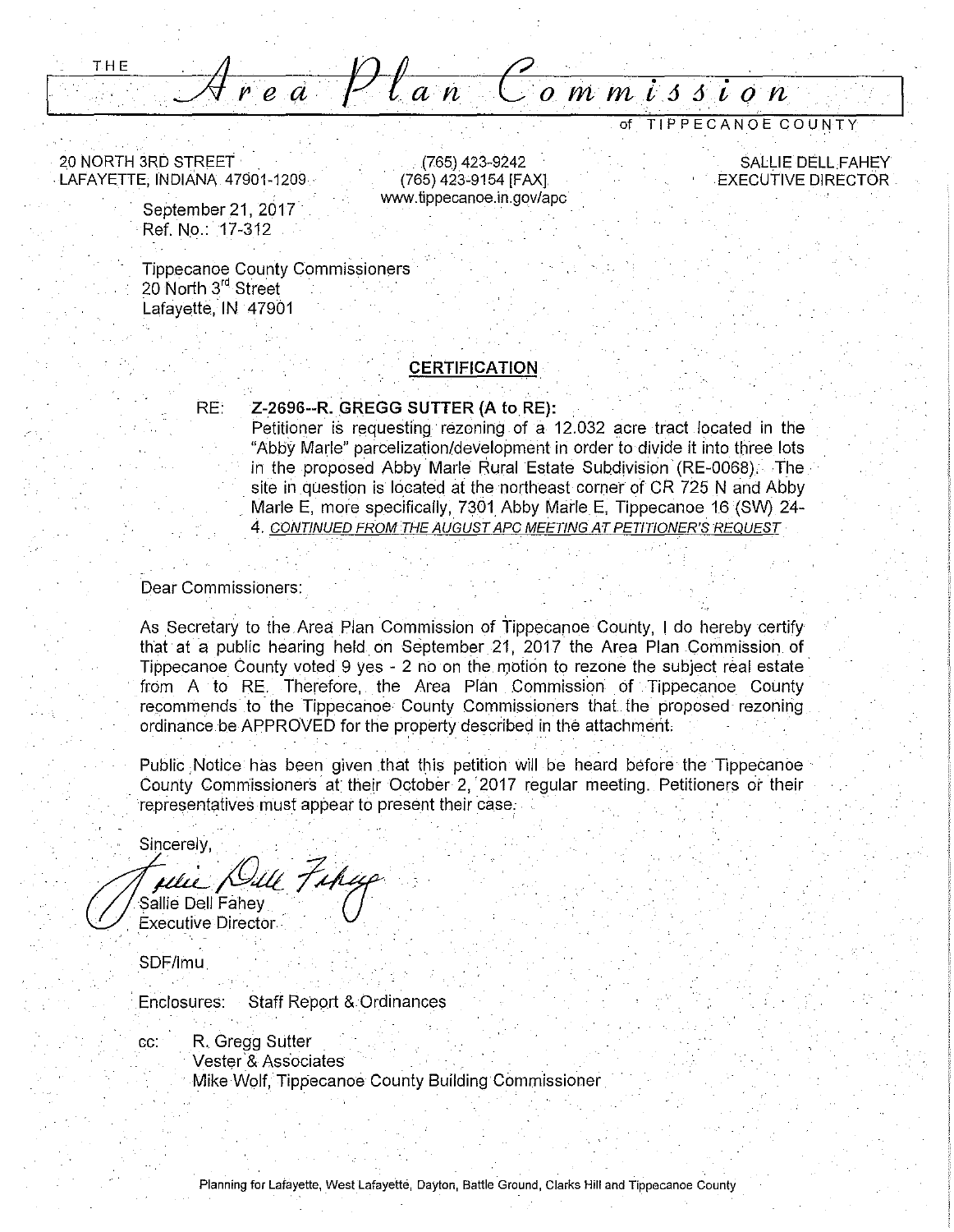# Z-2696 R. GREGG SUTTER (A to RE)

# STAFF REPORT July 17, 2017

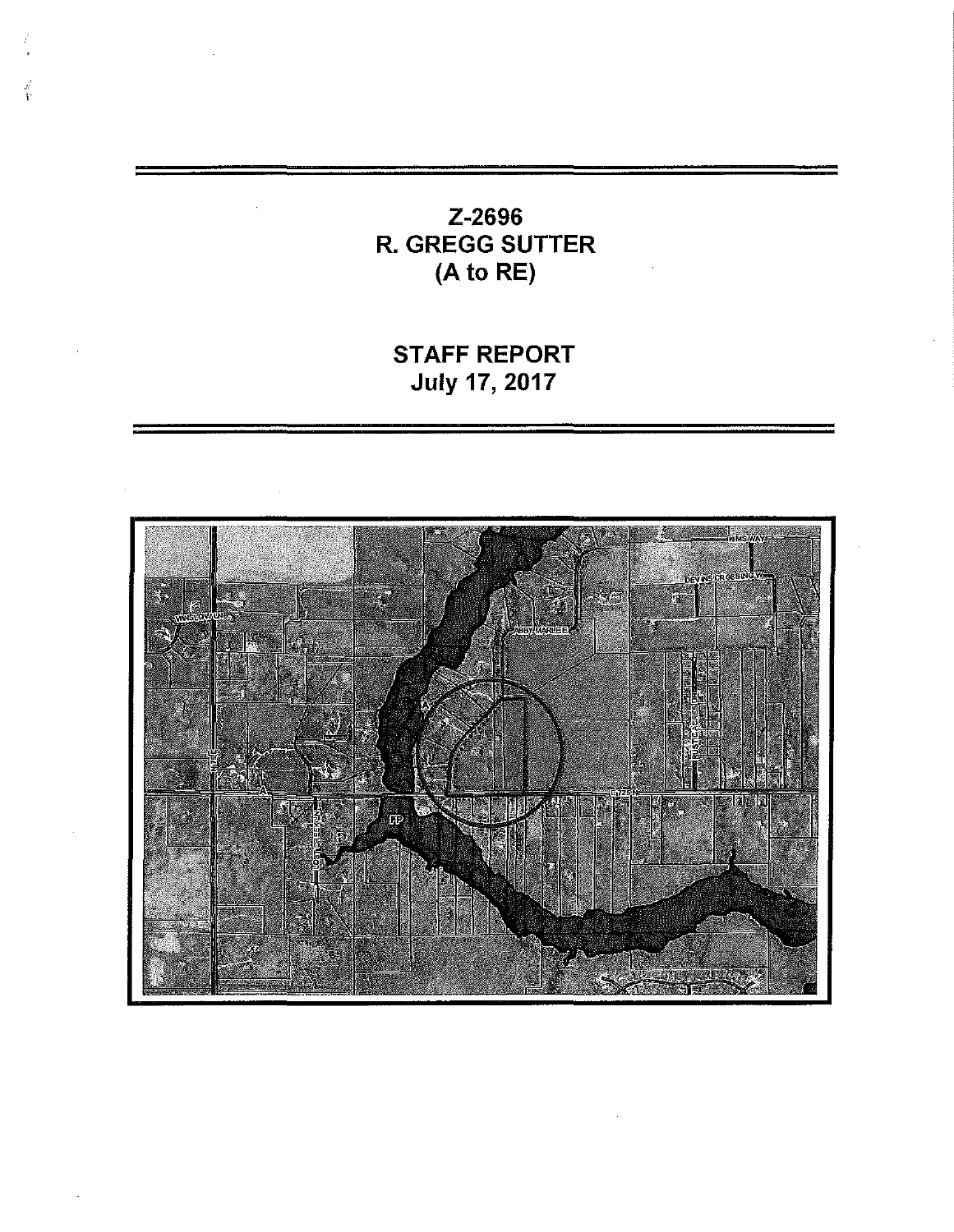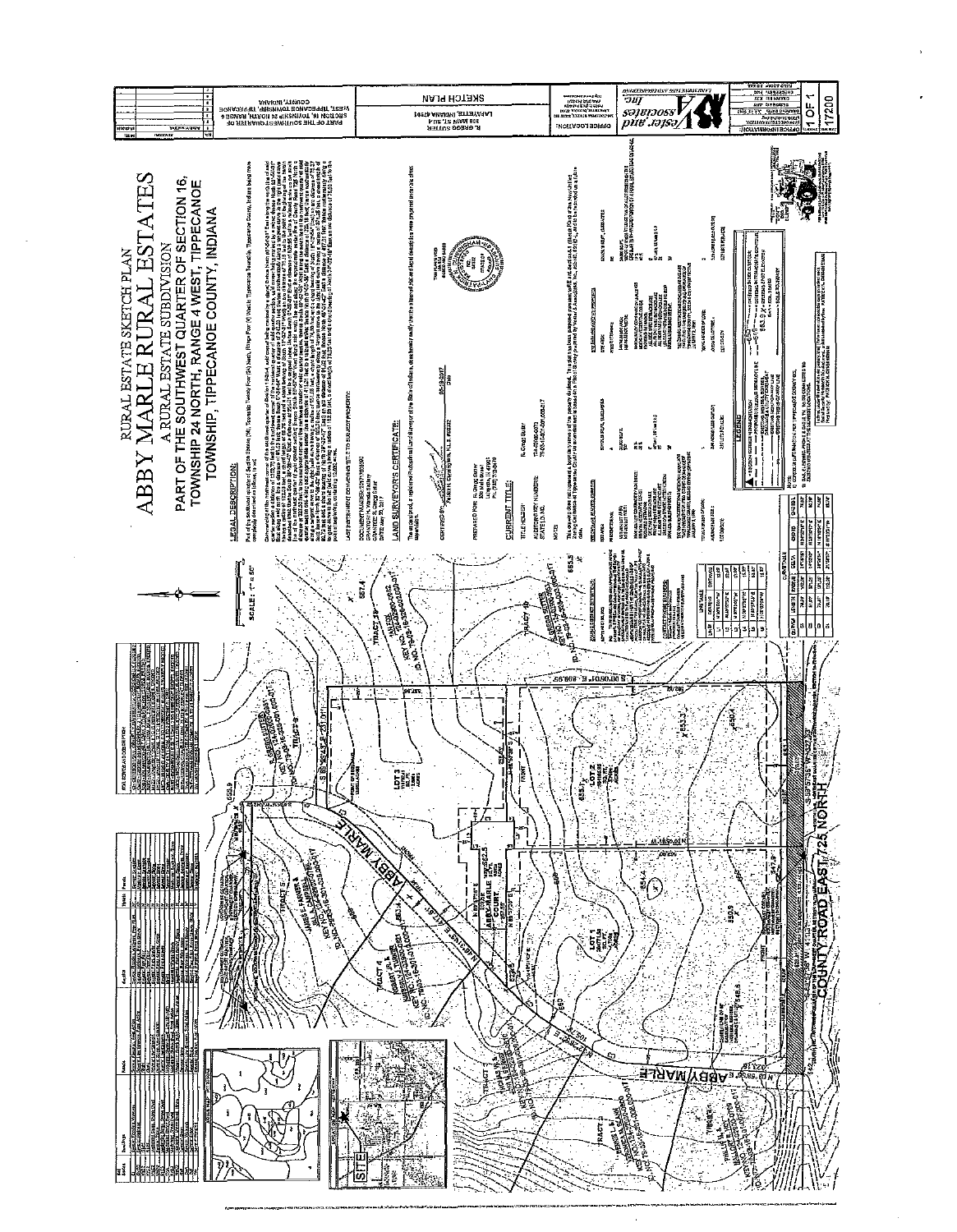## **Z-2696 R. GREGG SUTTER Ato RE**

**Staff Report July 19, 2017** 

#### **REQUEST MADE, PROPOSED USE, LOCATION:**

Petitioner, who is the owner, (represented by Jim White of Vester and Associates) is requesting a rezone from Agricultural to Rural Estate for a 12.032 acre tract located on the north side of CR 725N about % mile west of SR 43 North. A 3-lot rural estate subdivision, called Abby Marie Rural Estate, is proposed as an expansion of the existing residential development (also called Abby Marie). The site is located at 7301 Abby Marie East, in Tippecanoe 16 (SW) 24-4.

#### **QUALIFICATION OF LAND:**

Aerial photography from 1998 to the present day demonstrates that this acreage has not been mechanically harvested in that time period. The site contains a single-family home, lawn and associated landscaping. With three lots proposed on 12.032 acres, the overall density is one dwelling unit per 4.01 acres, meeting the rural estate requirement of not more than 1 dwelling unit per 2 acres. Also, each lot is greater than one acre. The nearest sanitary sewer utility is Battle Ground's which cannot serve the proposed development because of distance and natural impediments.

#### **ZONING HISTORY AND AREA ZONING PATTERNS:**

The land in this request is zoned A, Agricultural and has been since the inception of zoning in the unincorporated county. FP (Flood Plain) zoning associated with the North Fork of Burnett Creek is located west of the site across Abby Marie East.

#### **AREA LAND USE PATTERNS:**

A large-lot single-family residence has occupied this site since the early 1990's when this housing development was created through a series of parcelizations and subsequent "sliding" of building rights (AKA "sliders"). This resulted in 17 home sites along Abby Marie East, a private drive. This 12 acre tract represents a tract that could not be reduced in size because all division rights have been used. The proposed subdivision would create a lot for the existing home in addition to two new lots. Dozens of other single-family homes surround this site, mainly along CR 725 N.

#### **TRAFFIC AND TRANSPORTATION:**

The Thoroughfare Plan classifies CR 725 N as a rural local arterial. Traffic counts taken in 2016 indicate that around 1,000 vehicles pass this site daily. The sketch plan shows the required 30' half-width right-of-way for dedication to the public. A relatively short

1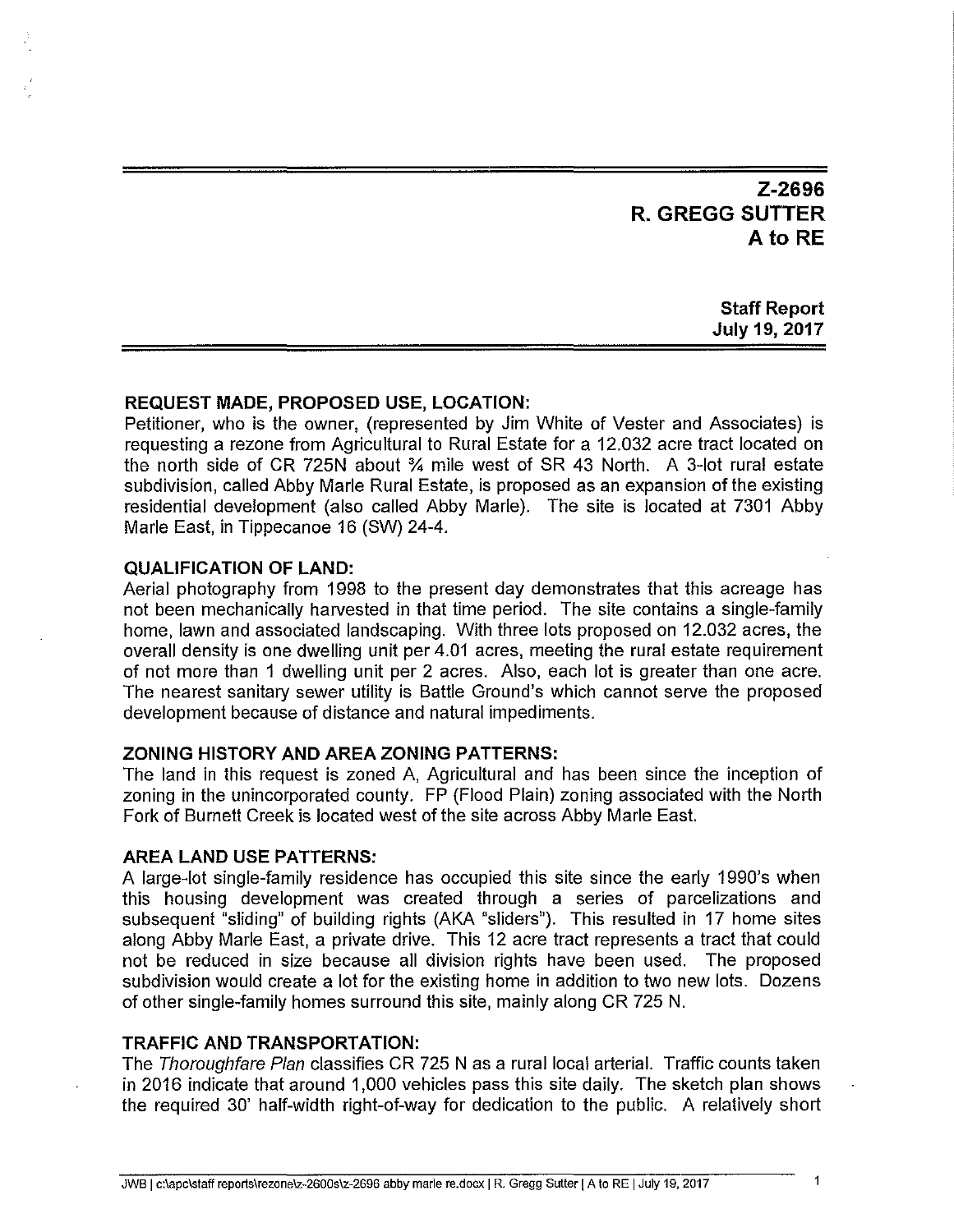rural estate road, a requirement of rural estate land divisions, is shown accessing Abby Marie East, a private drive created with previous parcelizations.

#### **ENVIRONMENTAL AND UTILITY CONSIDERATIONS:**

As required, these lots will be served by individual on-site sewage disposal systems (septic) and water wells. Soil borings have not yet been reviewed by the Health Department; these borings will occur before primary approval of the subdivision.

#### **STAFF COMMENTS:**

The site itself complies with all of the requirements for a Rural Estate rezone request. It is located over  $\frac{1}{2}$  mile from sanitary sewer and none of the land has been mechanically harvested for the past 18 years. The proposed layout meets the minimum standards regarding density and lot area.

This portion of the county has retained its rural zoning pattern even though little of the area is in farm production. Large lot residences and wooded land is typical within nearly a mile of the site in all directions. Single-family homes dominate this part of Tippecanoe Township and staff can support the creation of two additional homesites.

### **STAFF RECOMMENDATION:**

Approval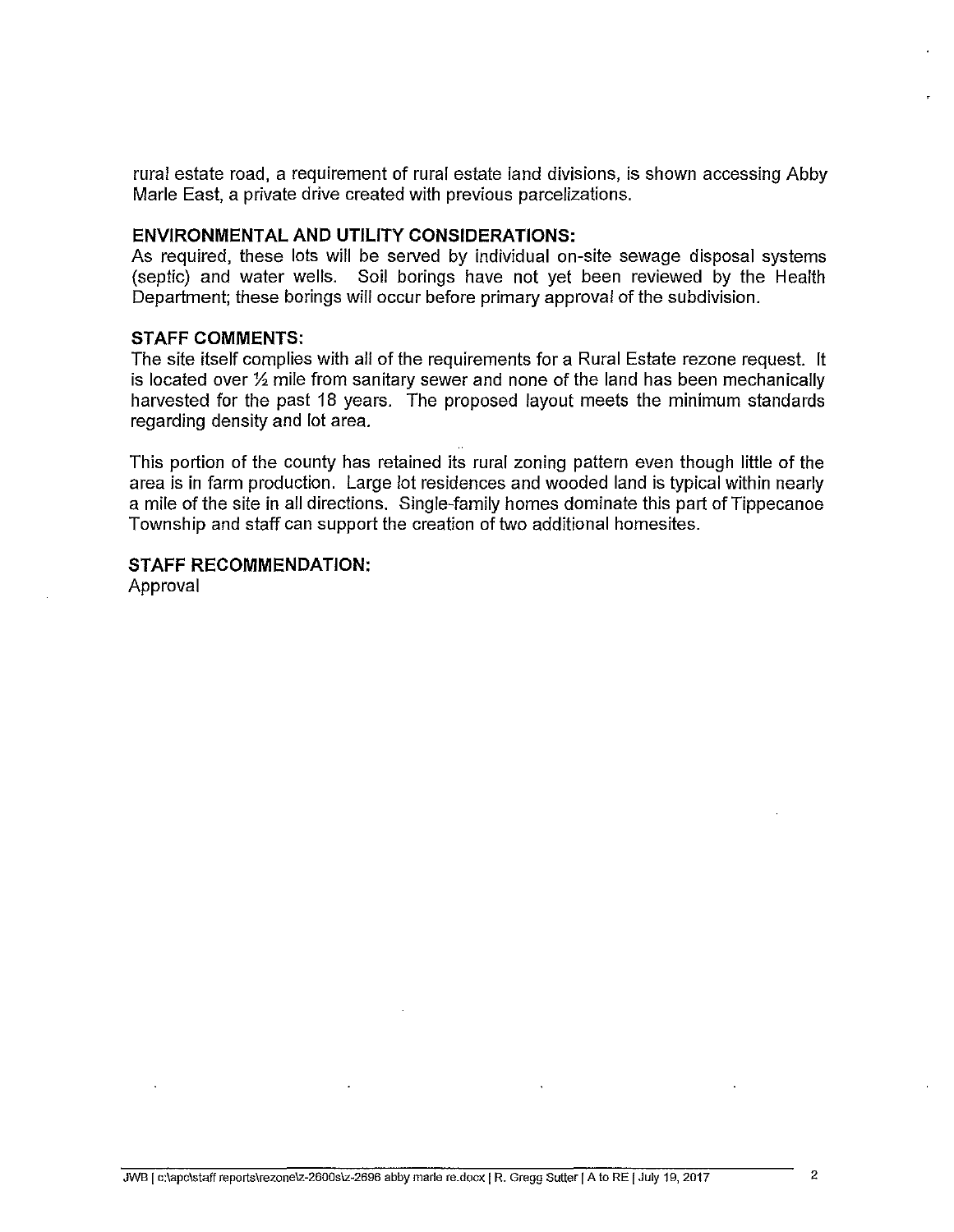## Z-2696 R. GREGG SUTTER (A to RE)

# 2ND ADDENDUM September 14, 2017

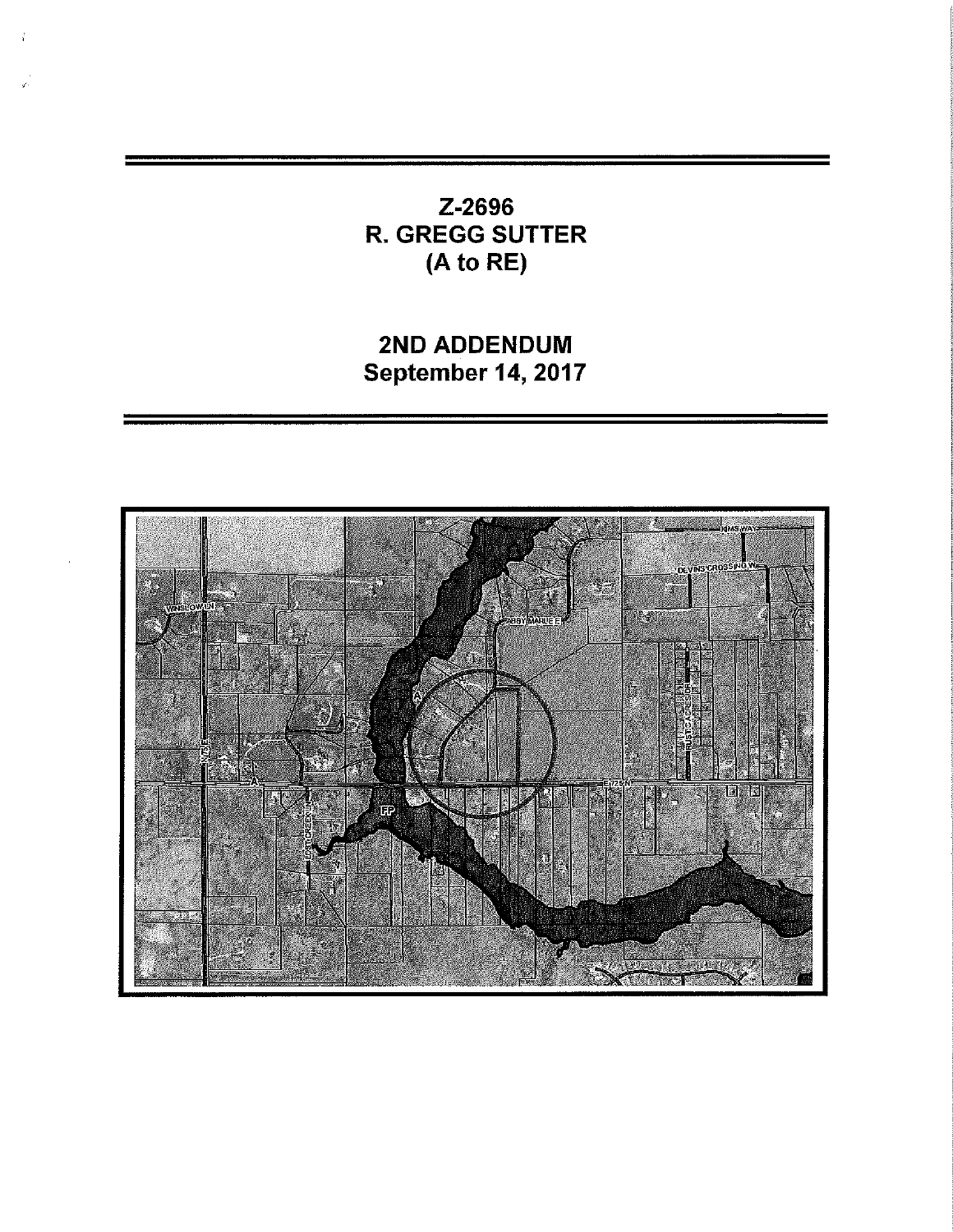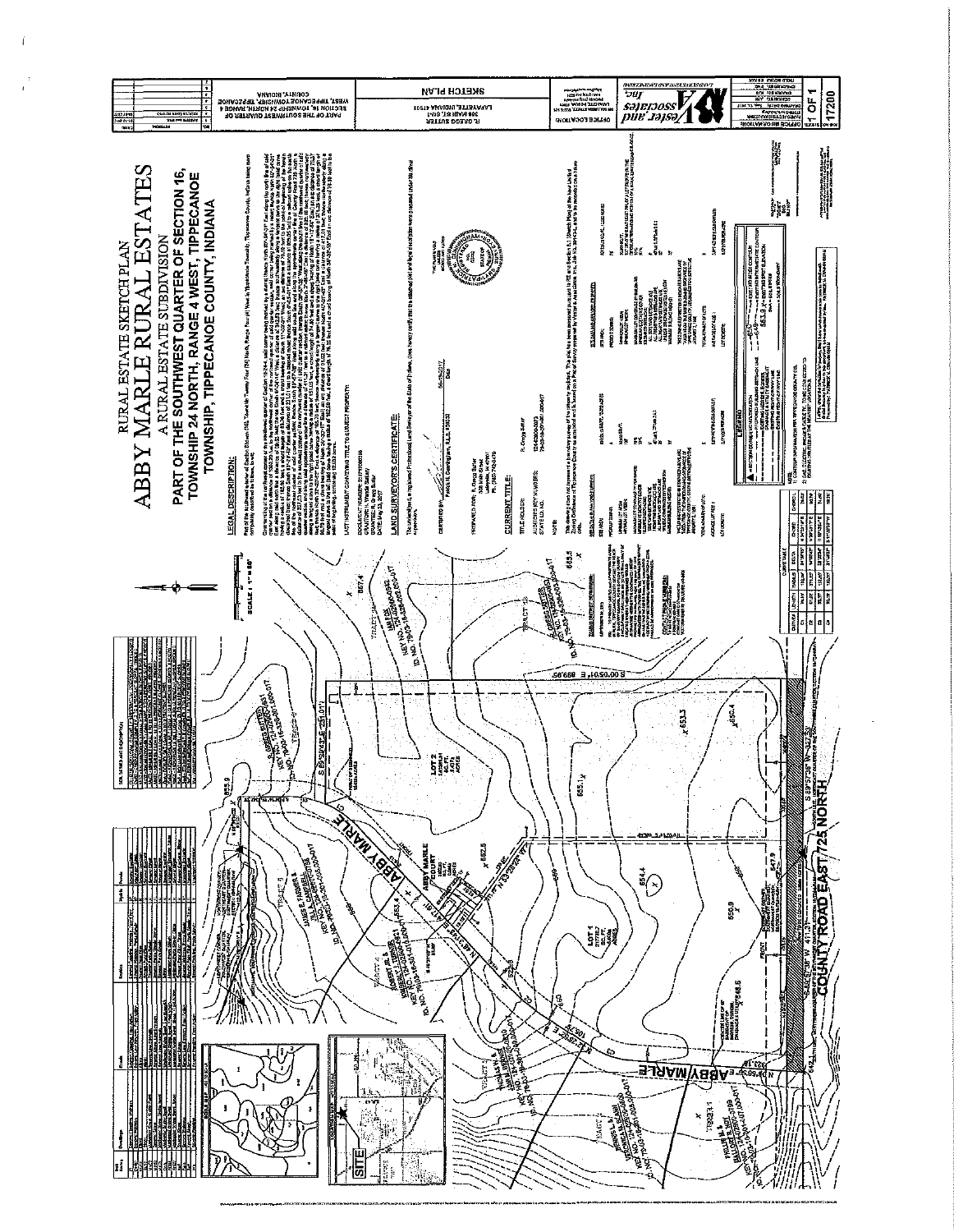## **Z-2696 R. GREGG SUTTER A to RE**

#### **2nd Addendum September 14, 2017**

At the July APC meeting, several residents spoke against this rezone petition stating that the land was part of the Abby Marie housing development and subject to certain private restrictions and covenants. After the meeting, staff researched the deed for this 12 acre tract and found covenants that contain a restriction that states tracts "shall not be further subdivided, parcelized or developed into more than one single-family building site." Since petitioner is the developer of Abby Marie, there's some question as to whether or not these covenants apply to land within the development that he owns.

According to petitioner, conversations with the residents of Abby Marie have been occurring in an effort to find a solution. APC legal counsel advised that the intent of the covenant is to prohibit land from being subdivided. However, as a private restriction it is not enforceable by any person or entity who does not own land in the development. In other words, the Area Plan Commission does not enforce these covenants; it would have to be the decision of fellow property owners in Abby Marie to take legal action. Staff's recommendation remained unchanged.

The rezone request was continued a second time at the August APC meeting. Since petitions for rezoning are only permitted two continuances, this case must be heard (or withdrawn) at the September 20<sup>th</sup> meeting. Two weeks before the September APC meeting, a revised sketch plan was submitted. This revised rural estate sketch plan shows the creation of only 2 lots instead of the original 3 lots. At this point, staff does not know if this revision is the result of a compromise between petitioner and the property owners in Abby Marie. In any event, staff continues to support this request for RE zoning.

#### **STAFF RECOMMENDATION:**

Approval